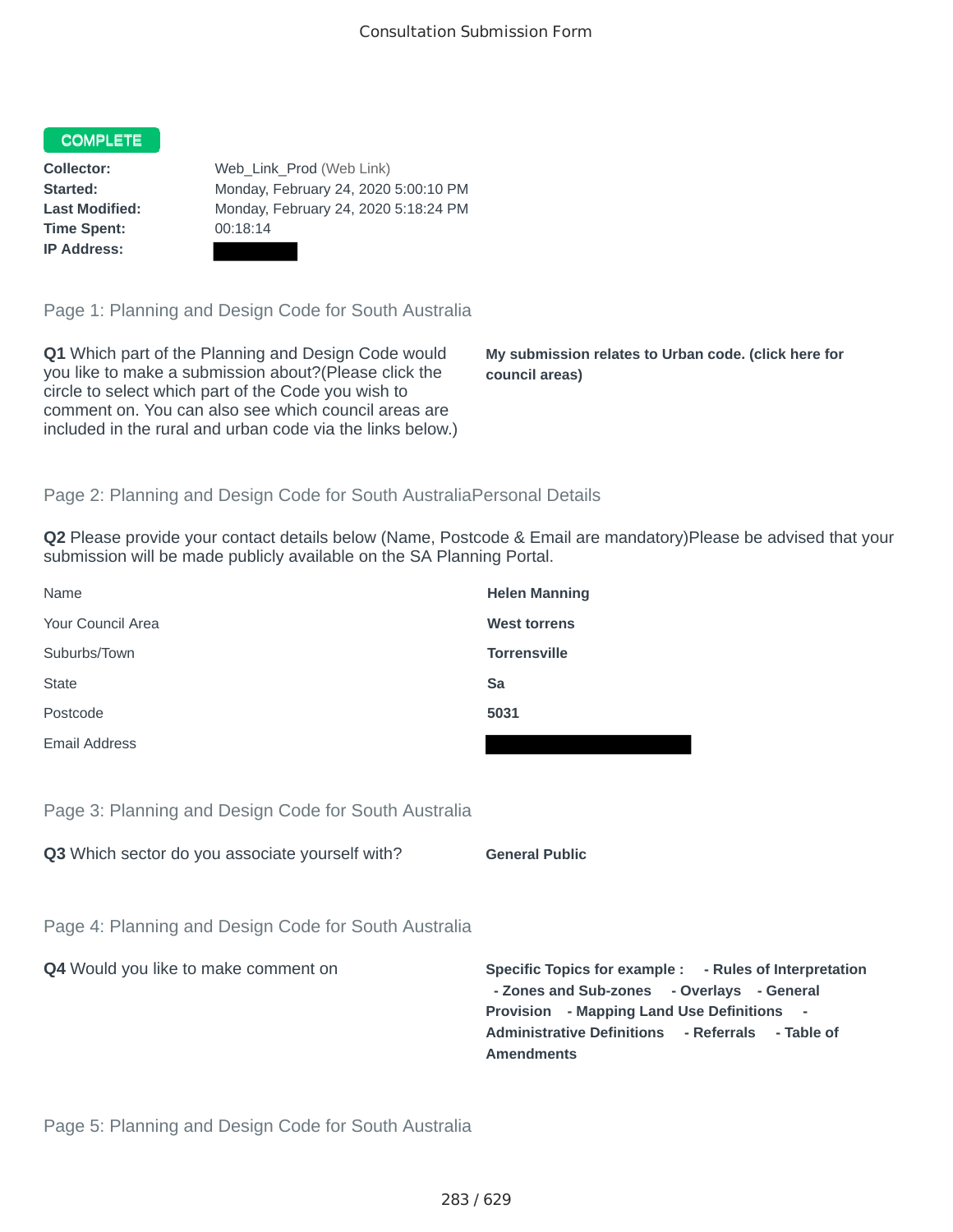## Consultation Submission Form

| Q6 Enter your feedback for Referrals<br><b>Respondent skipped this question</b><br>Q7 Enter your feedback for Mapping<br><b>Respondent skipped this question</b><br>Q8 Enter your feedback for Table of Amendments<br><b>Respondent skipped this question</b><br>Page 6: Planning and Design Code for South Australia<br>Q9 Please enter your feedback for overlaysclick next at<br><b>Respondent skipped this question</b><br>the bottom of the page for next topic<br>Page 7: Planning and Design Code for South Australia<br>Q10 Please enter your feedback for zones and subzonesclick next at the bottom of the page for next topic<br>Housing Diversity Neighbourhood Zone<br>I want to live in a suburban neighbourhood zone. There<br>are enough sub divided blocks causing car parking<br>problems, more people living too close together so more<br>unwarranted noise. We don't want high rise apartment<br>blocks or businesses devaluing our properties. t<br>Page 8: Planning and Design Code for South Australia<br>Q11 Please enter your feedback for general policyclick<br><b>Respondent skipped this question</b><br>next at the bottom of the page for next topic<br>Page 9: Planning and Design Code for South Australia<br>Q12 Please enter your feedback for Land use<br><b>Respondent skipped this question</b><br>Definitionclick next at the bottom of the page for next<br>topic<br>Page 10: Planning and Design Code for South Australia<br>Q13 Please enter your feedback for Admin<br><b>Respondent skipped this question</b><br>Definitionsclick next at the bottom of the page for next<br>topic | Q5 Enter your feedback for Rules of Interpretation | <b>Respondent skipped this question</b> |
|---------------------------------------------------------------------------------------------------------------------------------------------------------------------------------------------------------------------------------------------------------------------------------------------------------------------------------------------------------------------------------------------------------------------------------------------------------------------------------------------------------------------------------------------------------------------------------------------------------------------------------------------------------------------------------------------------------------------------------------------------------------------------------------------------------------------------------------------------------------------------------------------------------------------------------------------------------------------------------------------------------------------------------------------------------------------------------------------------------------------------------------------------------------------------------------------------------------------------------------------------------------------------------------------------------------------------------------------------------------------------------------------------------------------------------------------------------------------------------------------------------------------------------------------------------------------------------------------------------------------------------|----------------------------------------------------|-----------------------------------------|
|                                                                                                                                                                                                                                                                                                                                                                                                                                                                                                                                                                                                                                                                                                                                                                                                                                                                                                                                                                                                                                                                                                                                                                                                                                                                                                                                                                                                                                                                                                                                                                                                                                 |                                                    |                                         |
|                                                                                                                                                                                                                                                                                                                                                                                                                                                                                                                                                                                                                                                                                                                                                                                                                                                                                                                                                                                                                                                                                                                                                                                                                                                                                                                                                                                                                                                                                                                                                                                                                                 |                                                    |                                         |
|                                                                                                                                                                                                                                                                                                                                                                                                                                                                                                                                                                                                                                                                                                                                                                                                                                                                                                                                                                                                                                                                                                                                                                                                                                                                                                                                                                                                                                                                                                                                                                                                                                 |                                                    |                                         |
|                                                                                                                                                                                                                                                                                                                                                                                                                                                                                                                                                                                                                                                                                                                                                                                                                                                                                                                                                                                                                                                                                                                                                                                                                                                                                                                                                                                                                                                                                                                                                                                                                                 |                                                    |                                         |
|                                                                                                                                                                                                                                                                                                                                                                                                                                                                                                                                                                                                                                                                                                                                                                                                                                                                                                                                                                                                                                                                                                                                                                                                                                                                                                                                                                                                                                                                                                                                                                                                                                 |                                                    |                                         |
|                                                                                                                                                                                                                                                                                                                                                                                                                                                                                                                                                                                                                                                                                                                                                                                                                                                                                                                                                                                                                                                                                                                                                                                                                                                                                                                                                                                                                                                                                                                                                                                                                                 |                                                    |                                         |
|                                                                                                                                                                                                                                                                                                                                                                                                                                                                                                                                                                                                                                                                                                                                                                                                                                                                                                                                                                                                                                                                                                                                                                                                                                                                                                                                                                                                                                                                                                                                                                                                                                 |                                                    |                                         |
|                                                                                                                                                                                                                                                                                                                                                                                                                                                                                                                                                                                                                                                                                                                                                                                                                                                                                                                                                                                                                                                                                                                                                                                                                                                                                                                                                                                                                                                                                                                                                                                                                                 |                                                    |                                         |
|                                                                                                                                                                                                                                                                                                                                                                                                                                                                                                                                                                                                                                                                                                                                                                                                                                                                                                                                                                                                                                                                                                                                                                                                                                                                                                                                                                                                                                                                                                                                                                                                                                 |                                                    |                                         |
|                                                                                                                                                                                                                                                                                                                                                                                                                                                                                                                                                                                                                                                                                                                                                                                                                                                                                                                                                                                                                                                                                                                                                                                                                                                                                                                                                                                                                                                                                                                                                                                                                                 |                                                    |                                         |